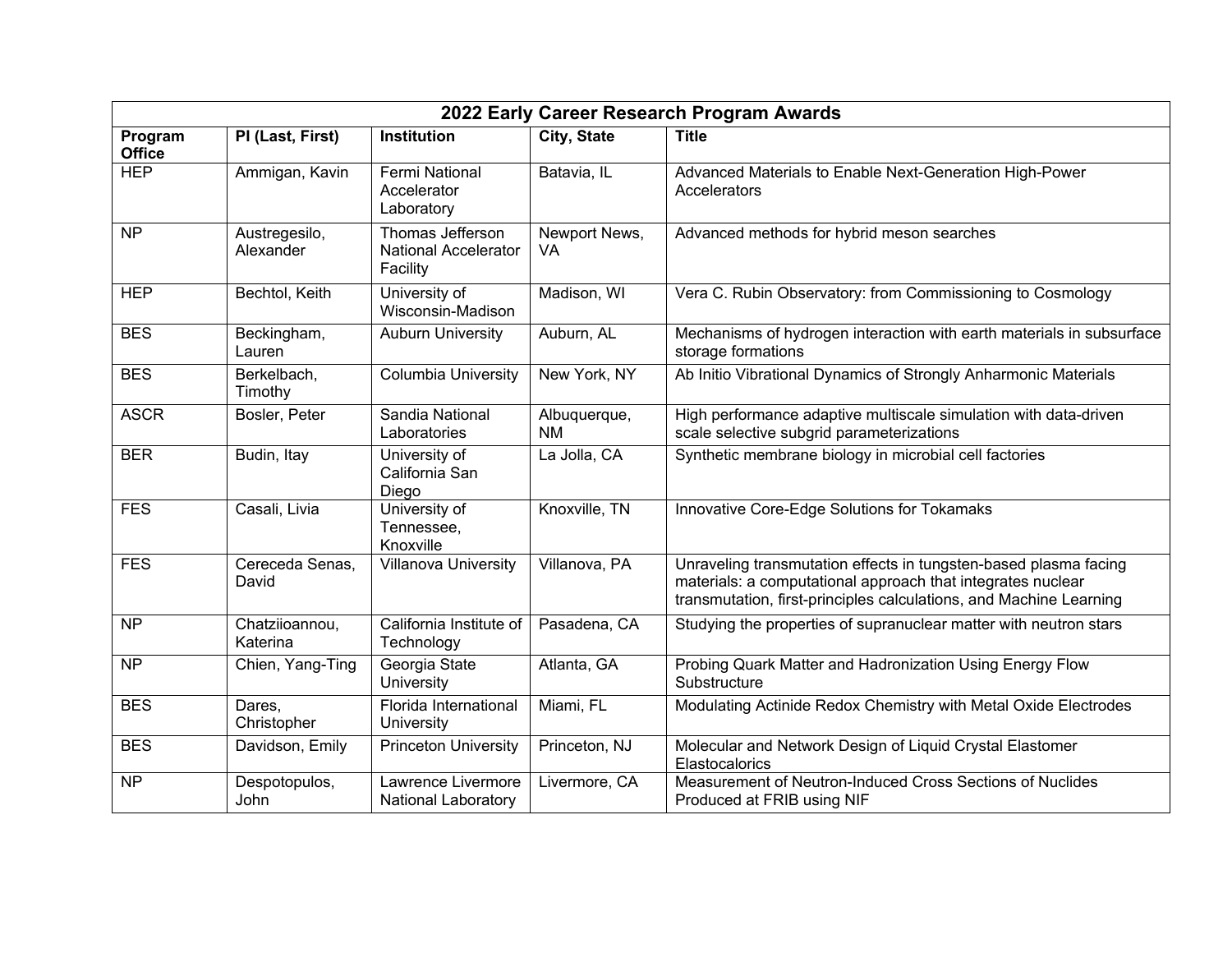| <b>ASCR</b> | Doerfert,<br>Johannes | Argonne National<br>Laboratory                    | Lemont, IL     | HPC-OMP-CAR: HPC OpenMP Compiler and Runtimes                                                                                                                                                                            |
|-------------|-----------------------|---------------------------------------------------|----------------|--------------------------------------------------------------------------------------------------------------------------------------------------------------------------------------------------------------------------|
| <b>BES</b>  | Du, Chunhui           | University of<br>California San<br>Diego          | La Jolla, CA   | Nanoscale Quantum Sensing and Imaging of Topological Magnets                                                                                                                                                             |
| <b>BES</b>  | Edelen, Auralee       | <b>SLAC National</b><br>Accelerator<br>Laboratory | Menlo Park, CA | Integrated Physics Modeling and Online Machine Learning for<br>Characterization and Tuning of Particle Accelerator Systems                                                                                               |
| <b>ASCR</b> | Ekin, Sabit           | Oklahoma State<br>University                      | Stillwater, OK | CommAwareNet: Towards Communication-Aware Smart Facilities:<br>Designing an Energy-efficient High-data-rate and Reliable Hybrid<br>THz/VLC Comm. Arch. Reinforced with Intelligent Surfaces for Future<br><b>Network</b> |
| <b>FES</b>  | Frolov, Timofey       | Lawrence Livermore<br><b>National Laboratory</b>  | Livermore, CA  | Grain Boundary Structure Engineering of Resilient Tungsten Alloys for<br><b>Fusion Applications</b>                                                                                                                      |
| <b>FES</b>  | Gebhart III, Trey     | Oak Ridge National<br>Laboratory                  | Oak Ridge, TN  | Solutions For a More Efficient and Economical Fusion Fuel Cycle                                                                                                                                                          |
| <b>BER</b>  | Graham, Emily         | Pacific Northwest<br><b>National Laboratory</b>   | Richland, WA   | Urban Resilience across the Terrestrial-Aquatic Continuum:<br>Mechanisms to Mass Balance                                                                                                                                 |
| <b>ASCR</b> | Guo, Hanqi            | <b>Argonne National</b><br>Laboratory             | Lemont, IL     | Multidimensional Parameter-Space Feature Tracking, Analysis, and<br>Visualization                                                                                                                                        |
| <b>BES</b>  | Hadt, Ryan            | California Institute of<br>Technology             | Pasadena, CA   | Connecting Molecular Electronic Structure and Electron Spin<br>Decoherence Mechanisms for Quantum Information Science                                                                                                    |
| <b>FES</b>  | Hammond,<br>Kenneth   | Princeton Plasma<br>Physics Laboratory            | Princeton, NJ  | Pellet fueling and profile control in Wendelstein 7-X                                                                                                                                                                    |
| <b>FES</b>  | Haskey, Shaun         | <b>Princeton Plasma</b><br>Physics Laboratory     | Princeton, NJ  | Main Ion Transport and Fueling in the DIII-D Pedestal: From<br>Formation to Sustainment                                                                                                                                  |
| <b>BES</b>  | Hayes, Dugan          | University of Rhode<br>Island                     | Kingston, RI   | Reusable molecular platforms for on-demand photochemical<br>dihydrogen production                                                                                                                                        |
| <b>HEP</b>  | Hearin, Andrew        | Argonne National<br>Laboratory                    | Lemont, IL     | Al-Accelerated Discovery of Dark Energy Physics with LSST, DESI,<br>and CMB-S4 Cross-Correlations                                                                                                                        |
| <b>BER</b>  | Herndon,<br>Elizabeth | Oak Ridge National<br>Laboratory                  | Oak Ridge, TN  | Biogeochemical controls on phosphorus cycling in urban-influenced<br>coastal ecosystems                                                                                                                                  |
| <b>HEP</b>  | Holmes, Tova          | University of<br>Tennessee,<br>Knoxville          | Knoxville, TN  | Expanding Sensitivity to New Physics at the LHC Through<br><b>Unconventional Track Signatures</b>                                                                                                                        |
| <b>ASCR</b> | Islam, Tanzima        | <b>Texas State</b><br>University                  | San Marcos, TX | INTELYTICS: An Efficient Data-Driven Decision-Making Engine for<br>Performance In the Era of Heterogeneity                                                                                                               |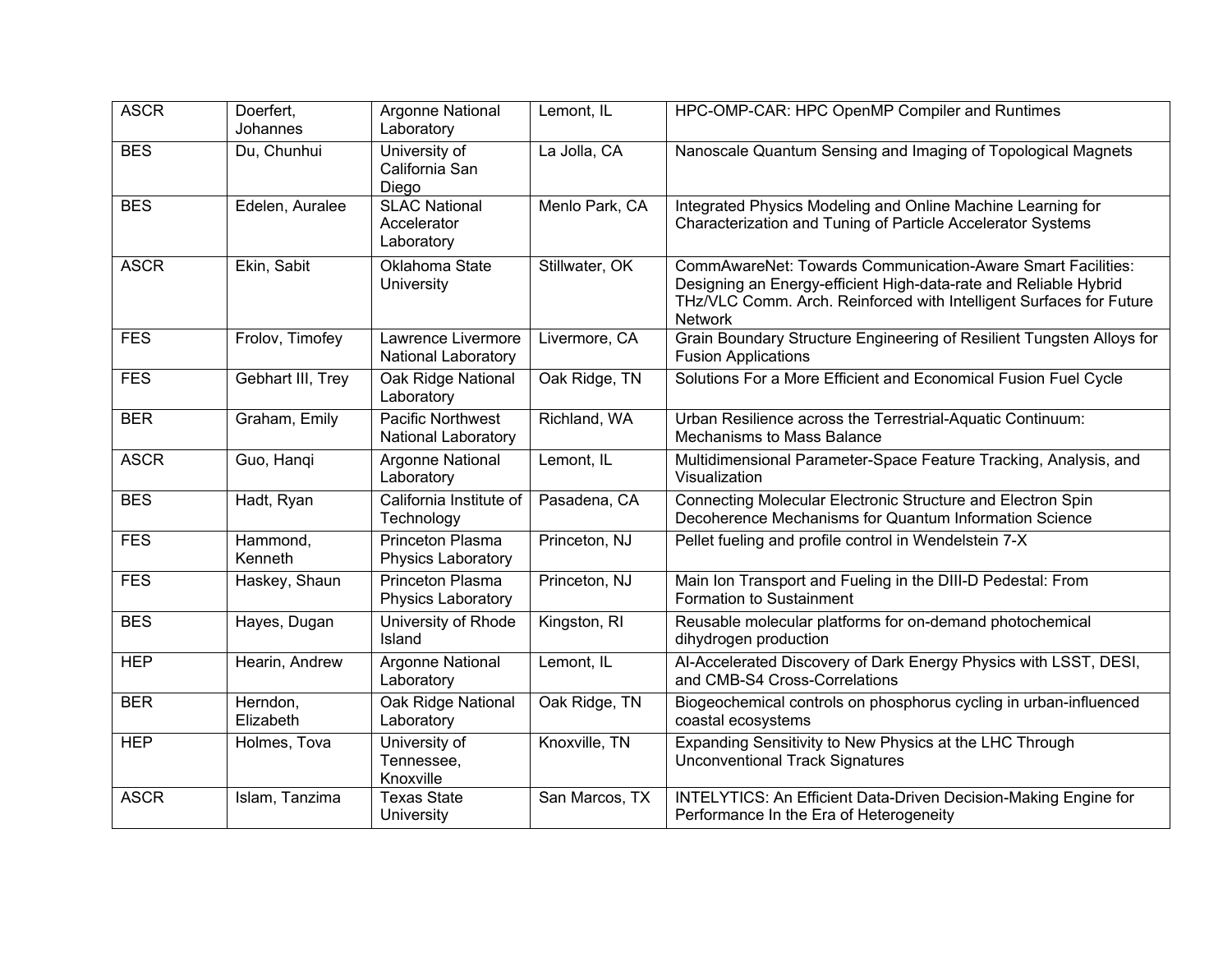| <b>FES</b>     | Jorns, Benjamin         | University of<br>Michigan                            | Ann Arbor, MI        | Understanding the Spatiotemporal Spectra of Transport-Inducing<br>Instabilities in Low Temperature Plasmas             |
|----------------|-------------------------|------------------------------------------------------|----------------------|------------------------------------------------------------------------------------------------------------------------|
| $\overline{P}$ | Kidambi, Piran          | Vanderbilt<br>University                             | Nashville, TN        | Understanding Enhanced Isotope Sieving Through Defects in 2D<br>Membranes                                              |
| <b>BES</b>     | Kim, Jae Chul           | Stevens Institute of<br>Technology                   | Hoboken, NJ          | Designing Chemical Disorder in Solid-State Superionic Conductors                                                       |
| NP             | Knospe, Anders          | Lehigh University                                    | Bethlehem, PA        | Heavy Flavor at RHIC                                                                                                   |
| <b>BES</b>     | Kombaiah,<br>Boopathy   | <b>Idaho National</b><br>Laboratory                  | Idaho Falls, ID      | Fundamental Mechanisms of Newtonian Diffusional Creep in<br><b>Structural Alloys</b>                                   |
| <b>HEP</b>     | Kurinsky, Noah          | <b>SLAC National</b><br>Accelerator<br>Laboratory    | Menlo Park, CA       | Superconducting Qubit-Based Sensors for meV-Scale Particle<br>Detection                                                |
| <b>BES</b>     | Leonard, Aeriel         | <b>Ohio State</b><br>University                      | Columbus, OH         | The Role of Strain Localization at Interfaces on Fatigue Crack<br>Initiation in Highly Textured Magnesium Alloy        |
| <b>BES</b>     | Li, Yuzhang             | University of<br>California, Los<br>Angeles          | Los Angeles, CA      | Revealing sensitive battery liquid-solid interfaces via cryogenic-<br>electron microscopy                              |
| <b>BES</b>     | Liu, Chong              | University of<br>Chicago                             | Chicago, IL          | Probing the coordination in confinement for electrochemical separation<br>among rare earth elements                    |
| <b>ASCR</b>    | Lu, Lu                  | University of<br>Pennsylvania                        | Philadelphia, PA     | Physics-informed neural operators for fast prediction of multiscale<br>systems                                         |
| <b>HEP</b>     | Luo, Xiao               | University of<br>California, Santa<br><b>Barbara</b> | Santa Barbara,<br>CA | Searching for New Physics with Advanced Liquid Argon Detector<br><b>Capabilities at Neutrino Experiments</b>           |
| <b>BES</b>     | Matthews, Devin         | Southern Methodist<br>University                     | Dallas, TX           | Practical Tensor Hypercontraction Coupled Cluster Methods for<br><b>Excited State Dynamics</b>                         |
| <b>BES</b>     | Mitrano, Matteo         | <b>Harvard University</b>                            | Cambridge, MA        | Ultrafast Control of Spin Fluctuations in Light-driven Quantum<br><b>Materials</b>                                     |
| <b>NP</b>      | Monahan,<br>Christopher | College of William &<br>Mary                         | Williamsburg, VA     | The three-dimensional structure of the proton                                                                          |
| <b>BES</b>     | Moridi, Atieh           | <b>Cornell University</b>                            | Ithaca, NY           | Isotropic microstructure and defect tolerance in additive manufacturing<br>by leveraging metastability in alloy design |
| <b>BES</b>     | Mounce, Andrew          | Sandia National<br>Laboratories                      | Albuquerque,<br>NM.  | Topological Phases Unraveled by Spin Noise Magnetometry with a<br>Single Spin Qubit                                    |
| <b>HEP</b>     | Nachman,<br>Benjamin    | Lawrence Berkeley<br><b>National Laboratory</b>      | Berkeley, CA         | Allowing Collider Data to Tell Their Own Story with Deep Learning                                                      |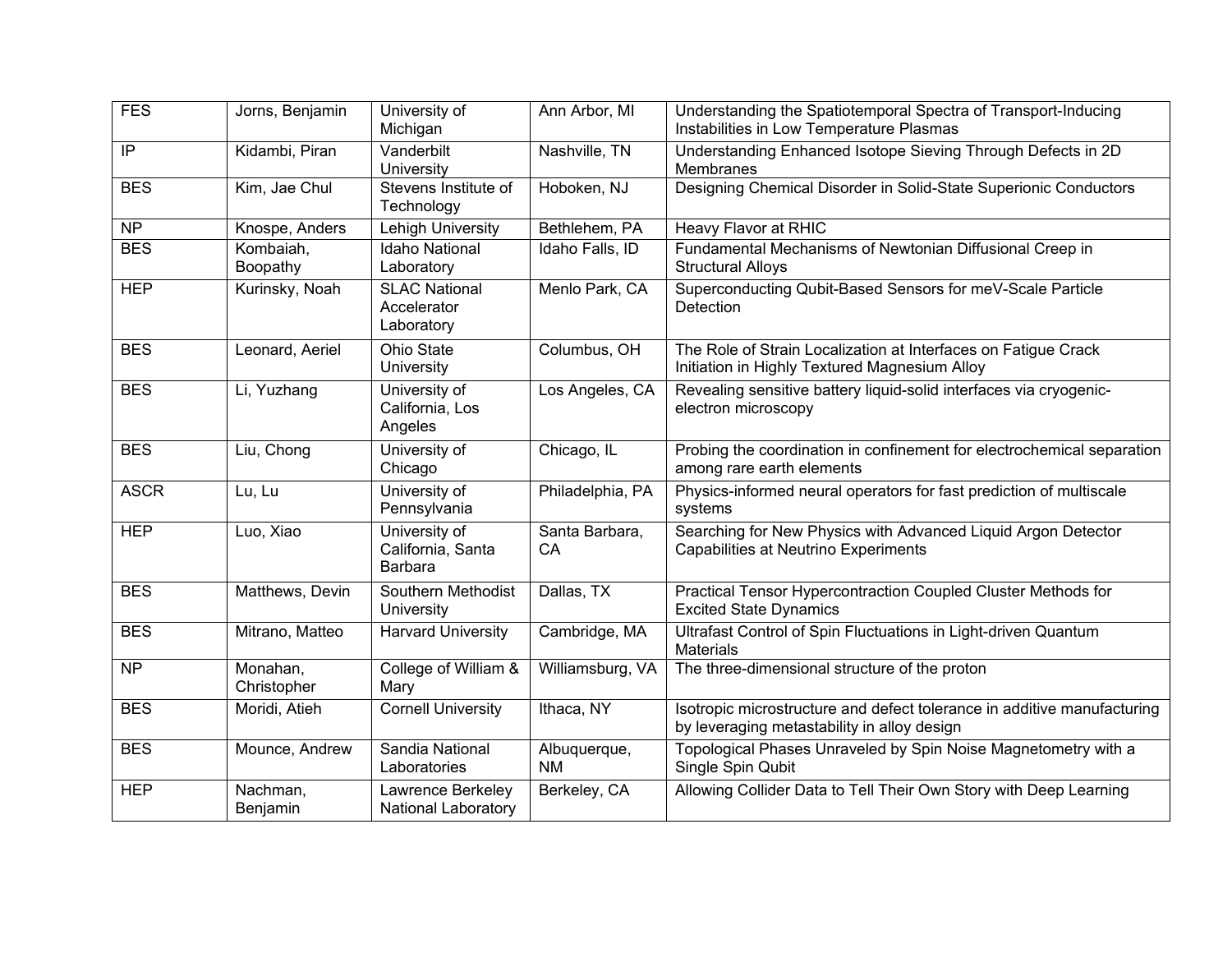| <b>ASCR</b> | Nair, Aditya              | University of<br>Nevada                           | Reno, Nevada              | Network-based modeling and simulation of coupled multi-physics<br>systems                                                                                                              |
|-------------|---------------------------|---------------------------------------------------|---------------------------|----------------------------------------------------------------------------------------------------------------------------------------------------------------------------------------|
| <b>BES</b>  | Olshansky, Lisa           | University of Illinois<br>at Urbana-<br>Champaign | Urbana, IL                | Photo-Induced Conformational Gating for Long-Lived Charge<br>Separation                                                                                                                |
| <b>NP</b>   | Pagano, Guido             | <b>Rice University</b>                            | Houston, TX               | Trapped-Ion Quantum Simulation for Nuclear Physics                                                                                                                                     |
| <b>ASCR</b> | Pan, Chenyun              | The University of<br><b>Texas at Arlington</b>    | Arlington, TX             | Scalable Reconfigurable Computing Circuit Using Emerging Device<br>Technologies                                                                                                        |
| <b>BES</b>  | Papa Lopes,<br>Pietro     | <b>Argonne National</b><br>Laboratory             | Lemont, IL                | Elucidating the Electrochemically Enhanced Surface Diffusion<br>Mechanism in Materials for Clean Energy                                                                                |
| <b>HEP</b>  | Paquette, Natalie         | University of<br>Washington                       | Seattle, WA               | The Mathematical Foundations of Holography                                                                                                                                             |
| <b>HEP</b>  | Penington,<br>Geoffrey    | University of<br>California, Berkeley             | Berkeley, CA              | Spacetime from Information                                                                                                                                                             |
| <b>BES</b>  | Popolan-Vaida,<br>Denisia | University of Central<br>Florida                  | Orlando, FL               | Mechanistic understanding of the Criegee intermediates reaction<br>network in atmospheric and combustion systems                                                                       |
| <b>ASCR</b> | Proctor, Tim              | Sandia National<br>Laboratories                   | Livermore, CA             | <b>Quantum Capability Learning</b>                                                                                                                                                     |
| <b>HEP</b>  | Pyle, Matthew             | University of<br>California, Berkeley             | Berkeley, CA              | Developing TES with Sensitivity to meV Scale Excitations for Light<br>Mass Dark Matter Searches and other Applications                                                                 |
| <b>BES</b>  | Ramasesha,<br>Krupa       | Sandia National<br>Laboratories                   | Albuquerque,<br><b>NM</b> | Unraveling the Ultrafast Chemical Dynamics Governing Non-<br>Equilibrium Molecule-Nanoparticle Interactions                                                                            |
| <b>BES</b>  | Reppert, Michael          | <b>Purdue University</b>                          | West Lafayette,<br>IN     | Structural Tuning of Photosynthetic Light Harvesting                                                                                                                                   |
| <b>BES</b>  | Riviere, Jacques          | Pennsylvania State<br>University                  | University Park,<br>PA    | Unraveling the Physics of Earthquake Precursors Using Ultrasonic<br>Imaging and Physics-Informed Machine Learning                                                                      |
| <b>BES</b>  | Rotskoff, Grant           | <b>Stanford University</b>                        | Stanford, CA              | Characterizing the limits of nonequilibrium control for dissipative self-<br>assembly                                                                                                  |
| <b>BES</b>  | Schulz, Michael           | Virginia Tech                                     | Blacksburg, VA            | Polymeric chelators for rare-earth element extraction and separation                                                                                                                   |
| <b>FES</b>  | Sironi, Lorenzo           | <b>Columbia University</b>                        | New York, NY              | The interplay of reconnection and turbulence in relativistic plasmas:<br>the case of black hole accretion flows and coronae                                                            |
| <b>BES</b>  | Sooby, Elizabeth          | University of Texas<br>at San Antonio             | San Antonio, TX           | Integration of in situ Monitoring and Artificial Intelligence in the<br>Synthesis of Uranium Alloys and Compounds to inform Performance<br><b>Following Melt Fabrication Processes</b> |
| <b>BES</b>  | Stoerzinger,<br>Kelsey    | Oregon State<br>University                        | Corvallis, OR             | Electrocatalytic nitrate reduction: controlling adsorbate affinity to tailor<br>reaction products                                                                                      |